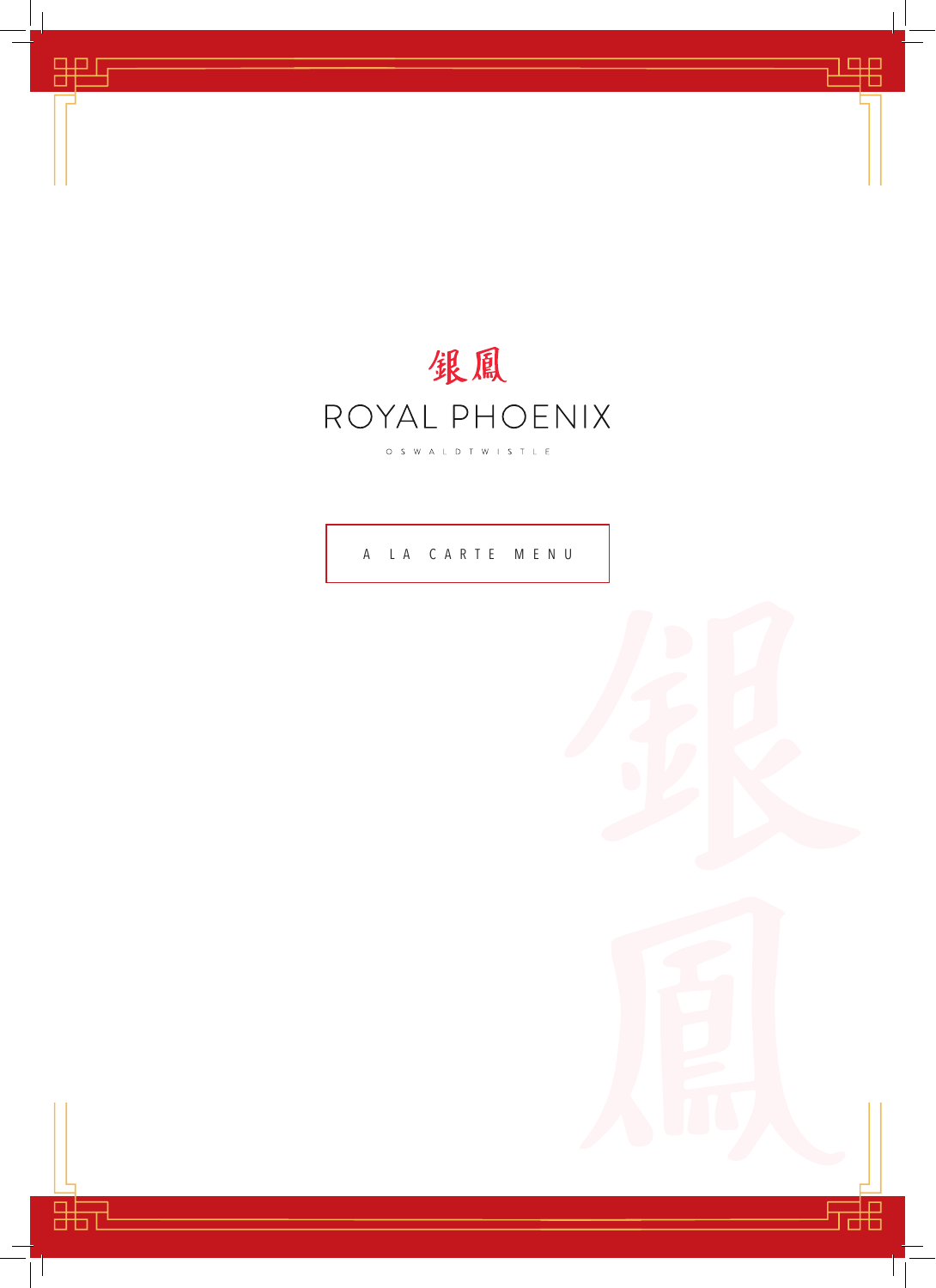#### **APPETISERS**

ヿ▐▛

₩

罡

噐

Consists of Barbecue Spare Ribs, Crispy Wonton, Prawn Toast, Spring Rolls and Crispy Seaweed

Consists of salt & pepper spare ribs, chicken wings in Cantonese sauce, chicken skewers in satay sauce, prawn toast and crispy seaweed

| Crispy Aromatic duck                                     |  |
|----------------------------------------------------------|--|
| (served with pancakes, leeks, cucumber and hoisin sauce) |  |
|                                                          |  |
|                                                          |  |
|                                                          |  |
|                                                          |  |
|                                                          |  |
|                                                          |  |
|                                                          |  |
|                                                          |  |
|                                                          |  |
|                                                          |  |
|                                                          |  |
|                                                          |  |
|                                                          |  |
|                                                          |  |
|                                                          |  |
|                                                          |  |
|                                                          |  |
|                                                          |  |
|                                                          |  |
|                                                          |  |
|                                                          |  |
|                                                          |  |
|                                                          |  |
|                                                          |  |
|                                                          |  |
|                                                          |  |
|                                                          |  |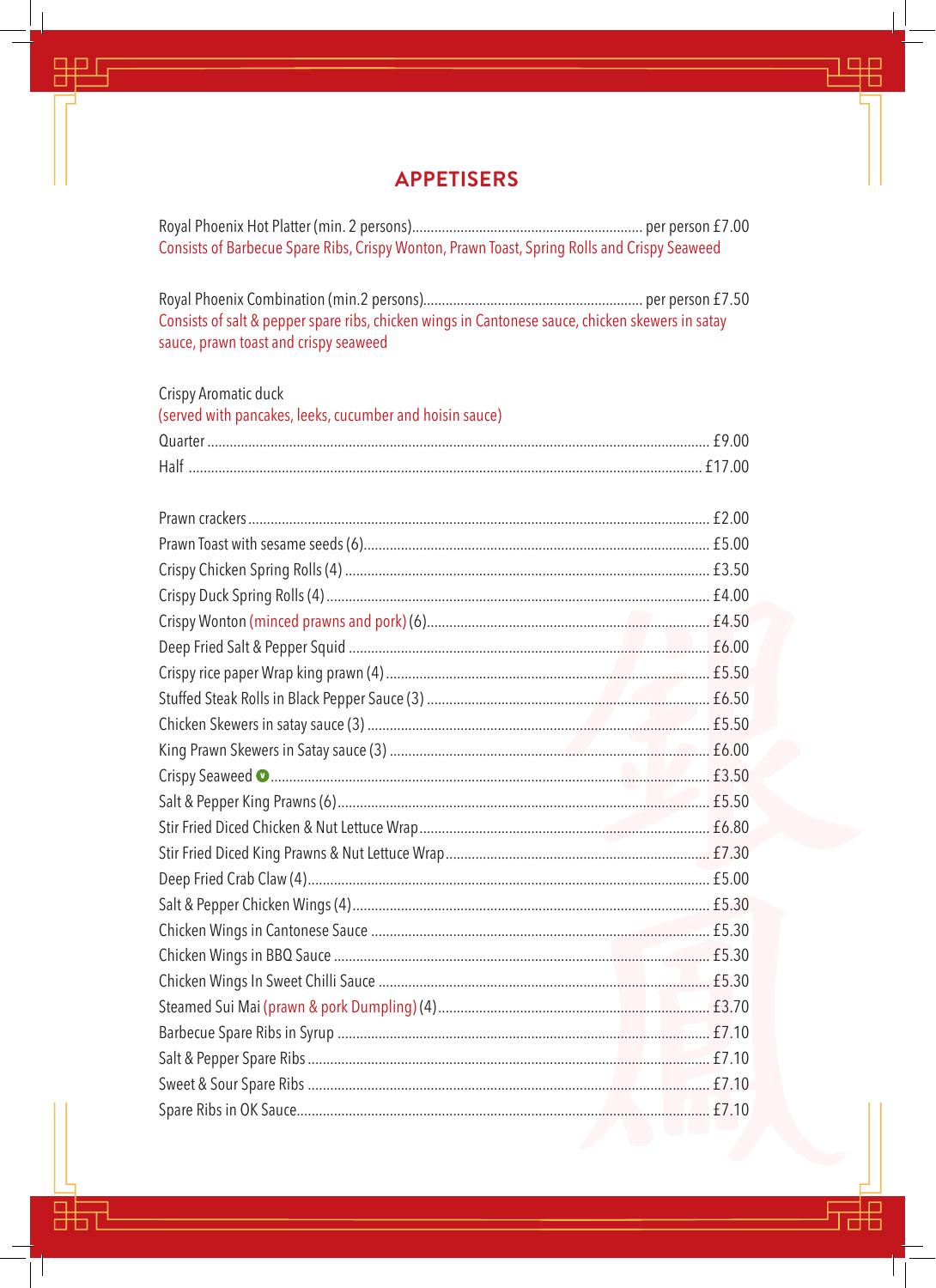### **SOUPS**

 $\Box$ 

 $\boxplus$ 

甲

먊

### **KUNG PO**

# Stir fried sweet & spicy dish with cashew nuts

# **GREEN PEPPERS & BLACK BEAN**

# Stir fried green peppers with garlic in a black bean sauce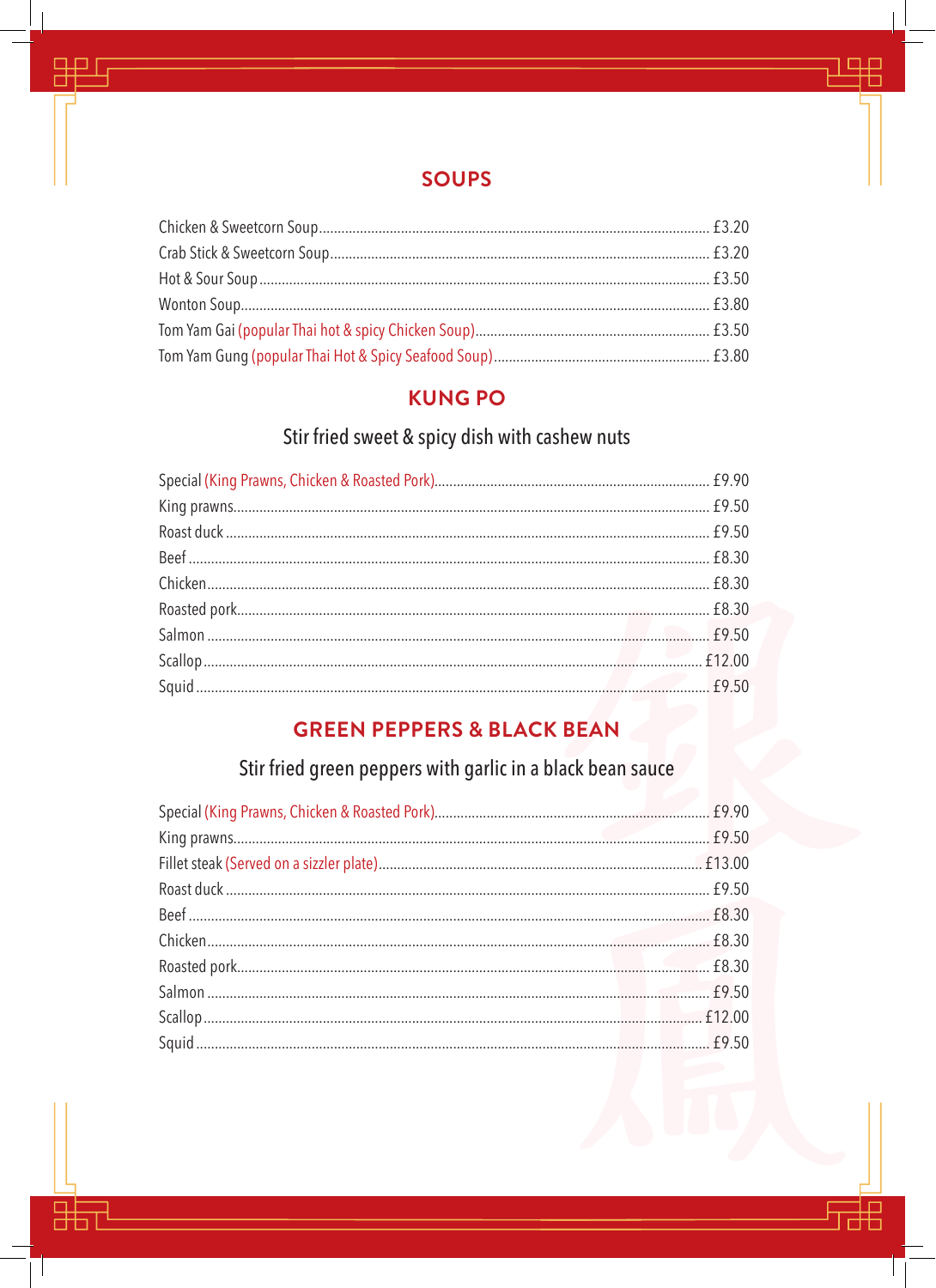## **SWEET & SOUR**

半

語

 $\mathcal{L}$ 

甲

먊

 $\mathcal{L}$ 

# **TRADITIONAL CHINESE CURRY**

# **GARLIC & CHILLI**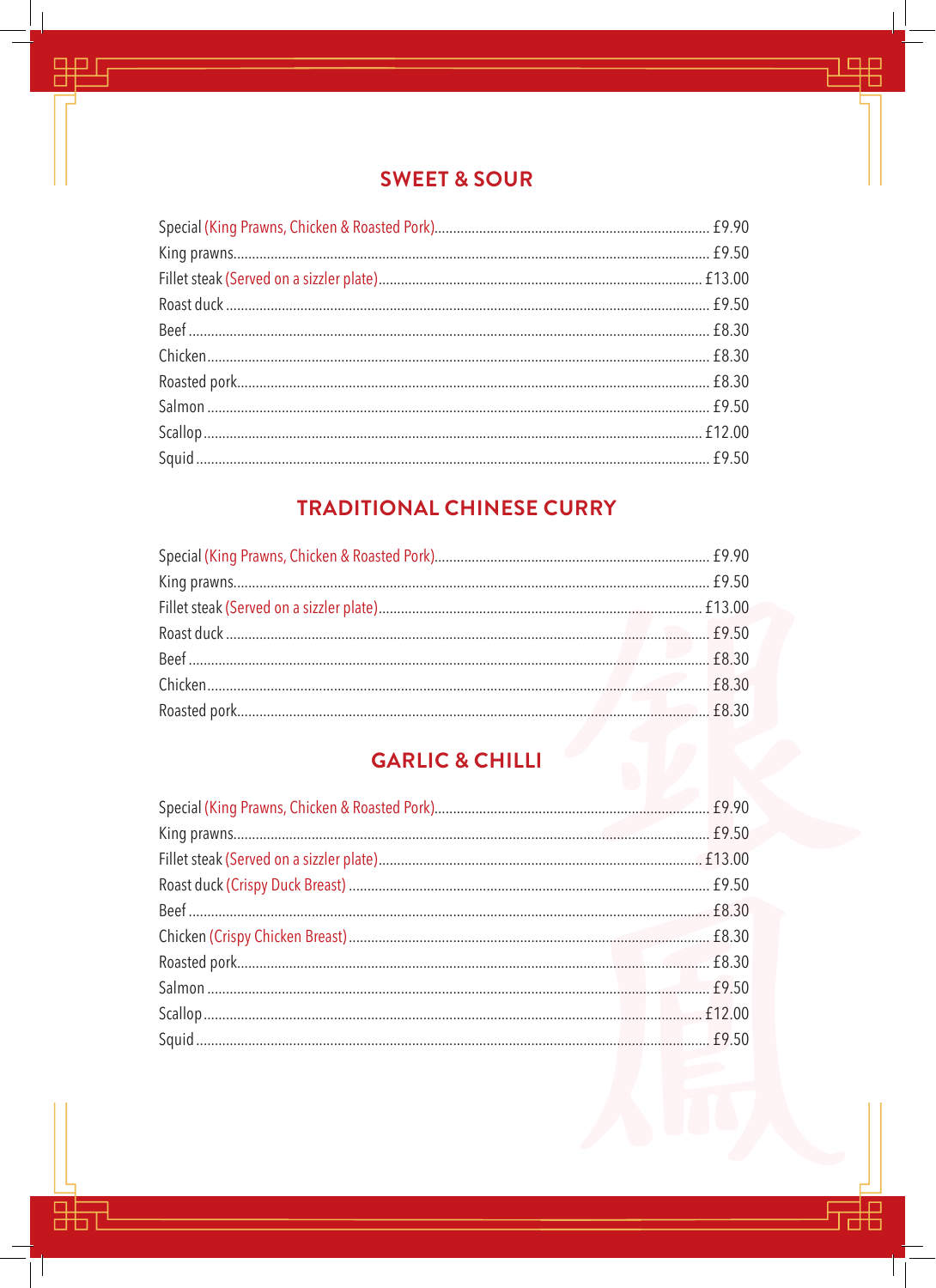![](_page_4_Picture_0.jpeg)

用

捛

里

嘂

 $\mathbb{R}$ 

# Sweet, nutty & slightly spicy

# **TOMATO**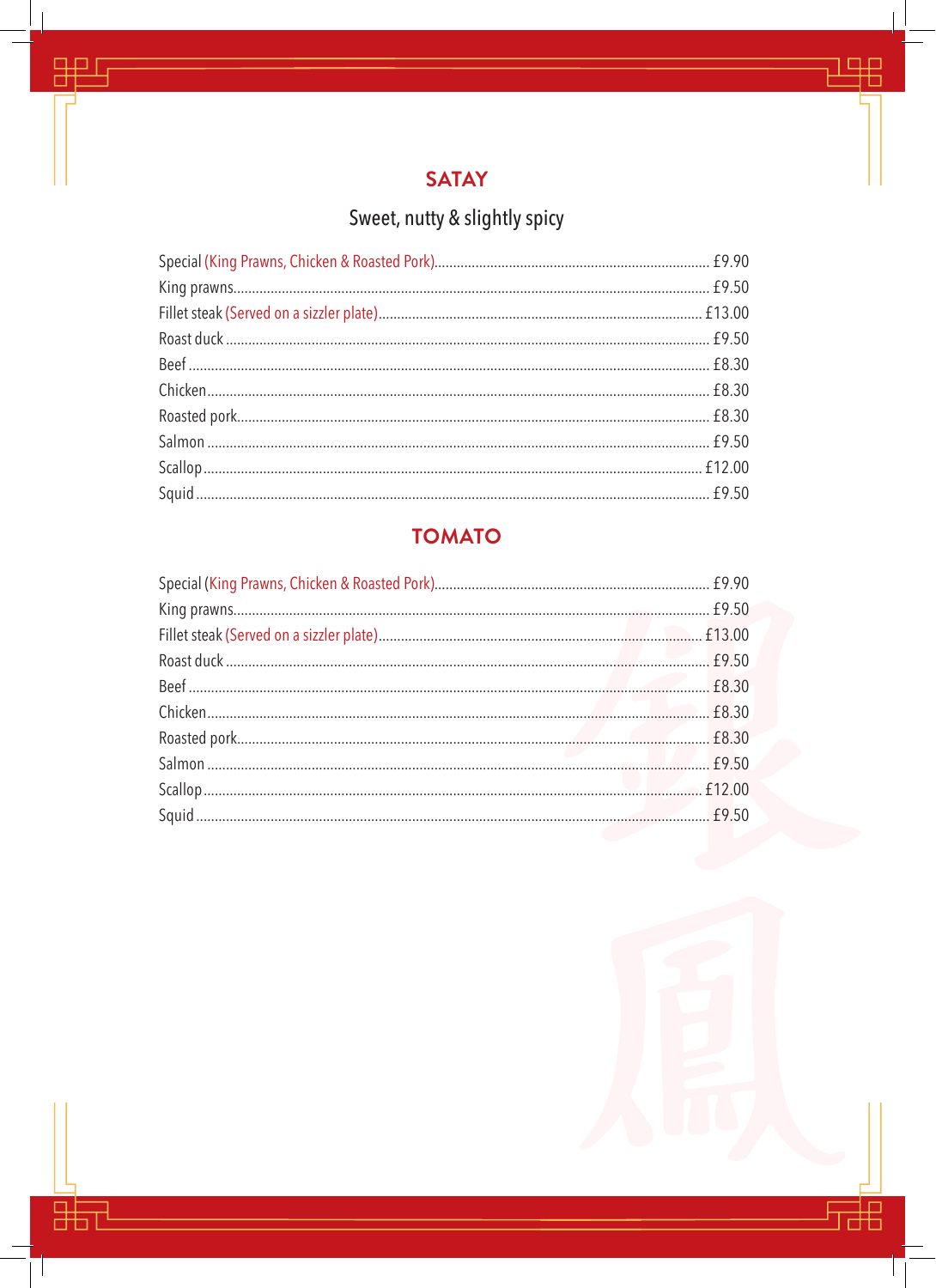### **CASHEW NUT** (bird's nest £1.50)

里

嘂

 $\overline{\phantom{a}}$ 

# Stir Fried vegetables with cashew nuts

## **FRESH GINGER & SPRING ONION**

 $\square\square$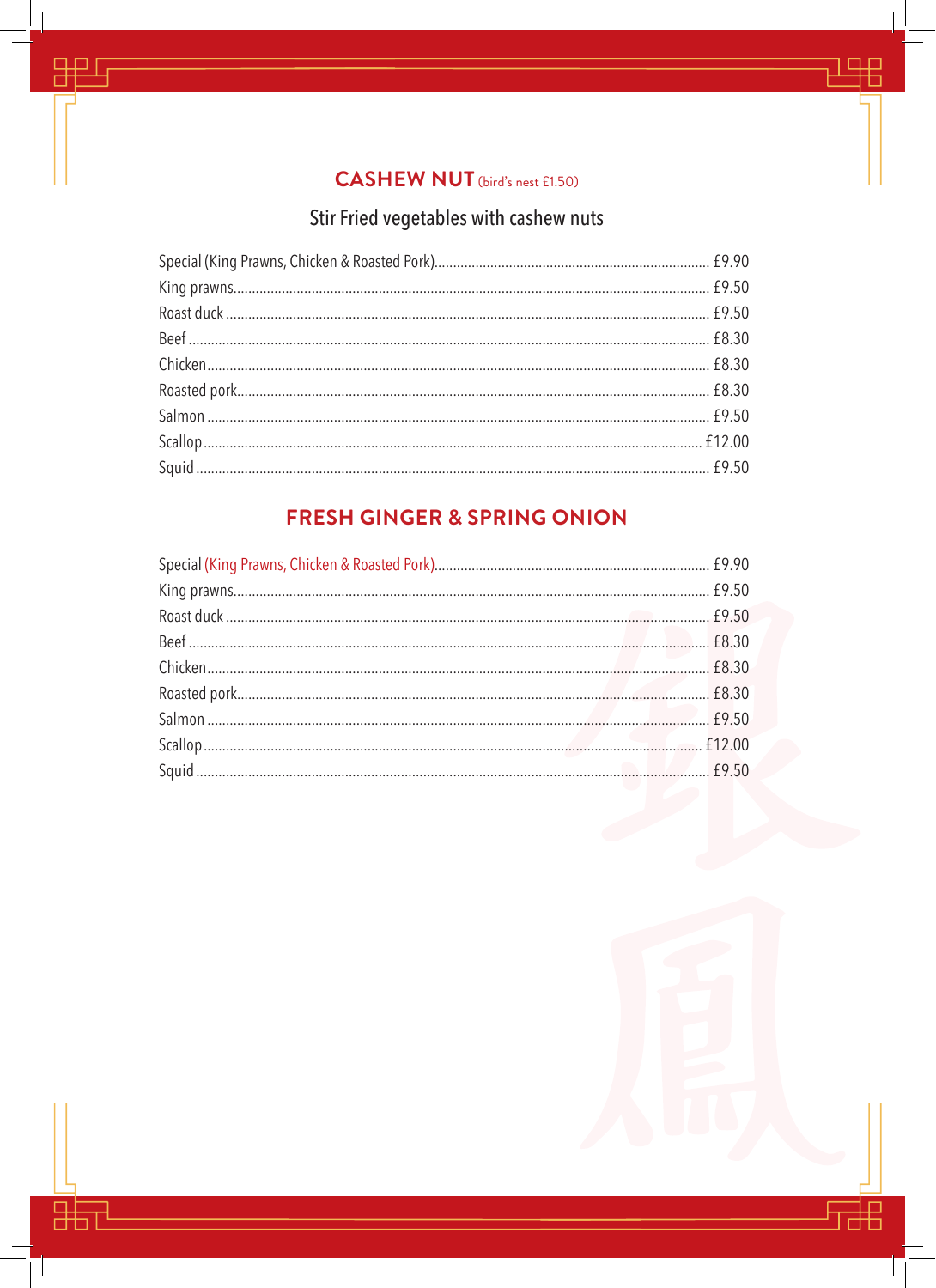![](_page_6_Picture_0.jpeg)

里

語

 $\overline{\phantom{a}}$ 

甲

嘂

 $\mathbb{R}$ 

# Sweet & Spicy

# **CANTONESE / OK**

# Sweet & fruity sauce

| f9.50 |
|-------|
|       |
|       |
|       |
|       |
|       |
|       |
|       |
|       |
|       |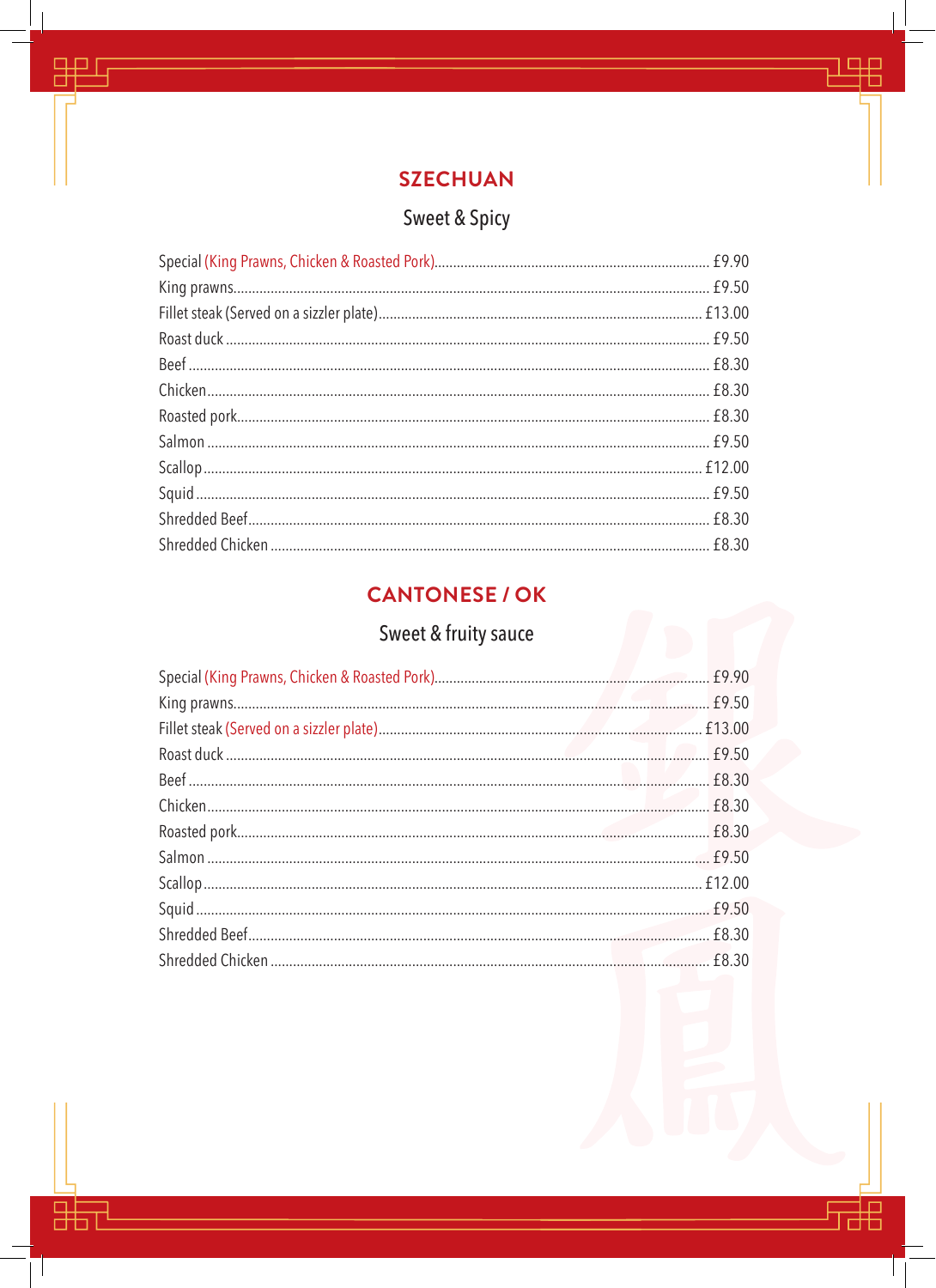### **BARBECUE SAUCE**

半

詛

 $\mathcal{L}$ 

甲

器

 $\mathcal{L}$ 

### **MUSHROOM**

## LEMON/ORANGE/PLUM SAUCE

| Chicken.<br>$18.30$ |  |
|---------------------|--|
|                     |  |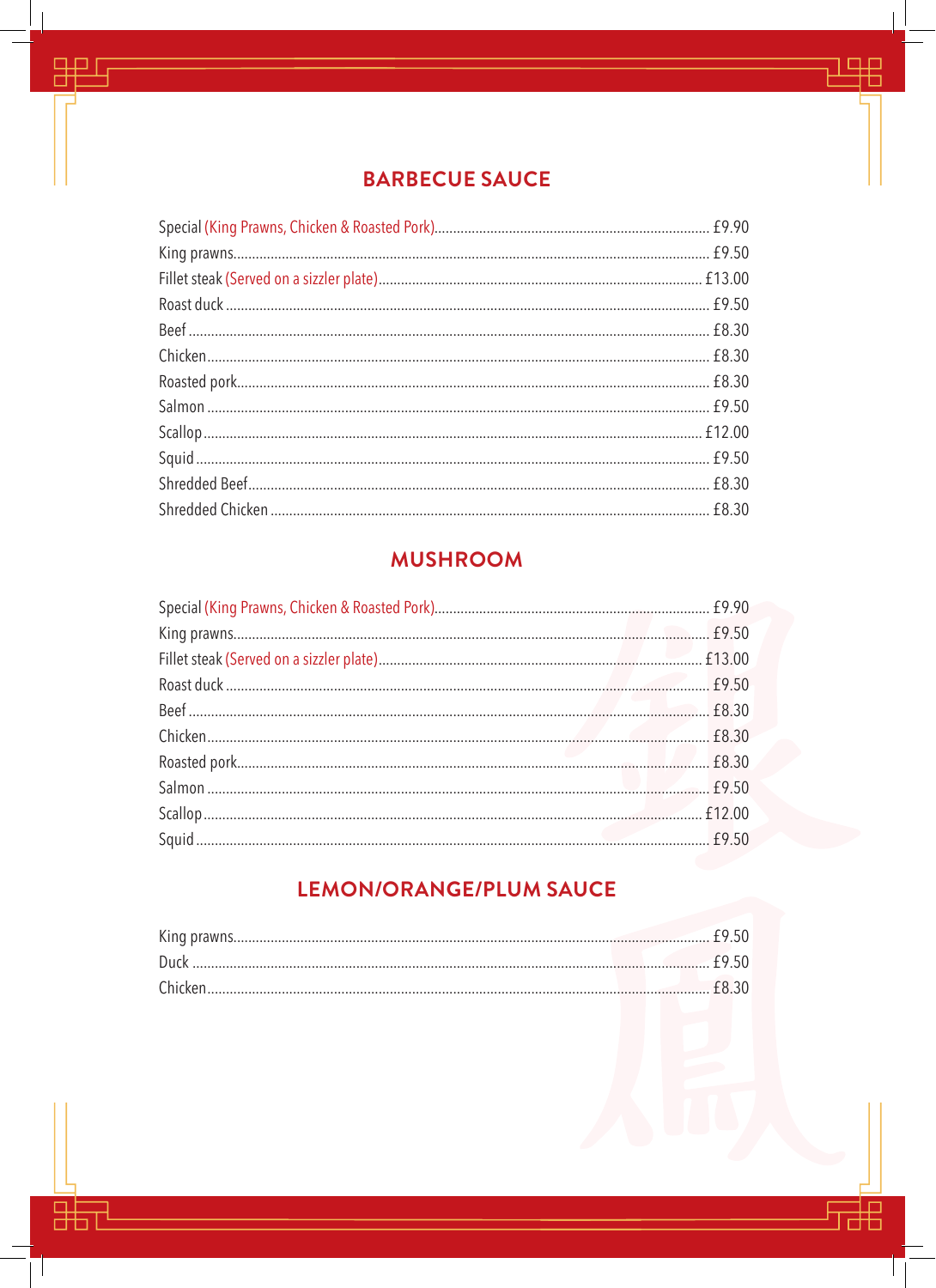![](_page_8_Picture_0.jpeg)

品

詔

 $\mathcal{L}$ 

甲

嘂

 $\mathcal{L}$ 

## **HOI SIN**

# **BROCCOLI & OYSTER SAUCE**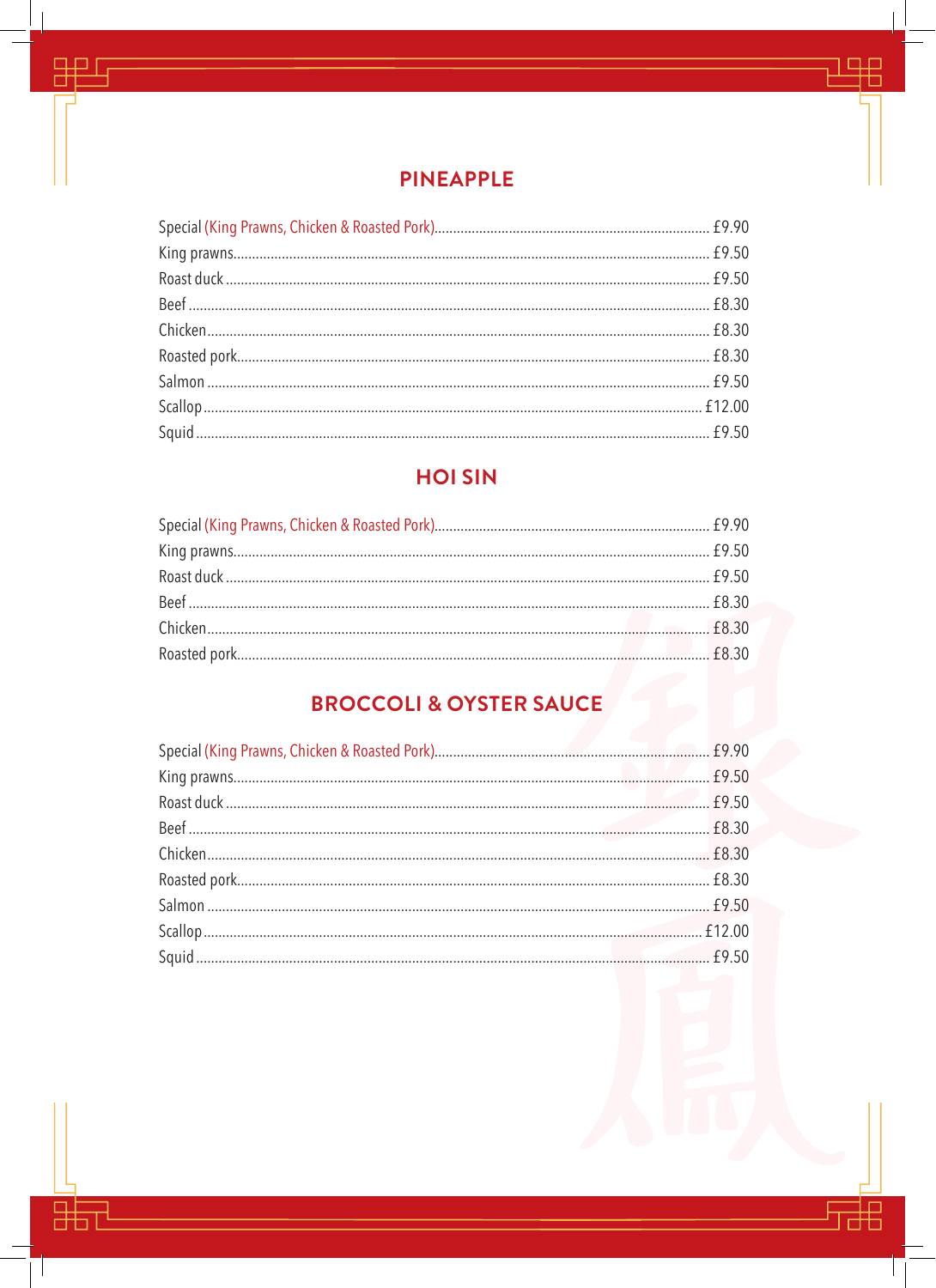## **BAMBOO SHOOTS & WATER CHESTNUT**

黑

抇

里

嘂

 $\mathcal{L}$ 

# **EGG FOO YUNG**

### **SALT & PEPPER**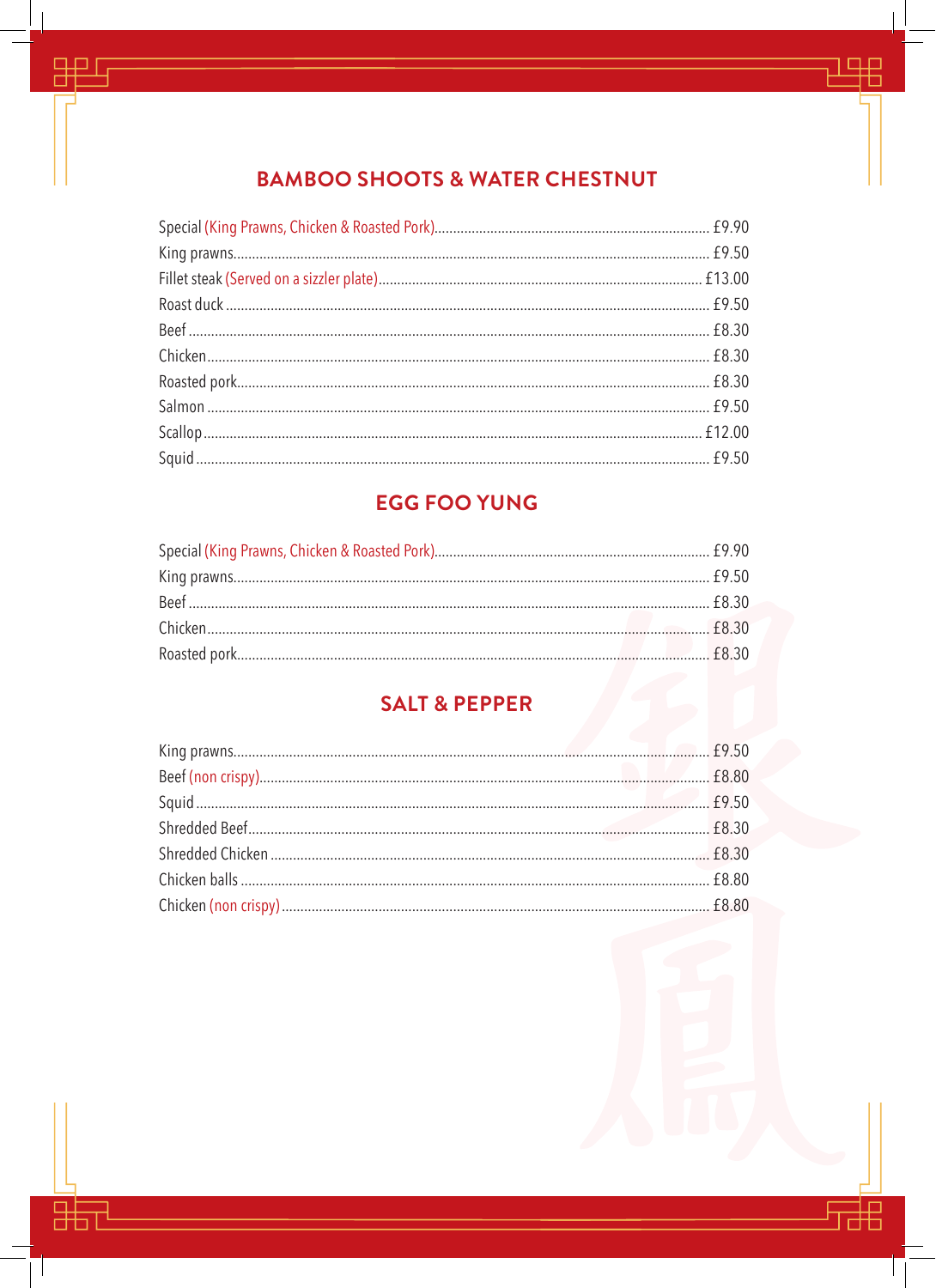### **BLACK PEPPER**

半

詛

 $\overline{\phantom{a}}$ 

甲

噩

 $\mathcal{L}$ 

# **BABYCORN & MANGETOUT**

### **BEANSPROUT**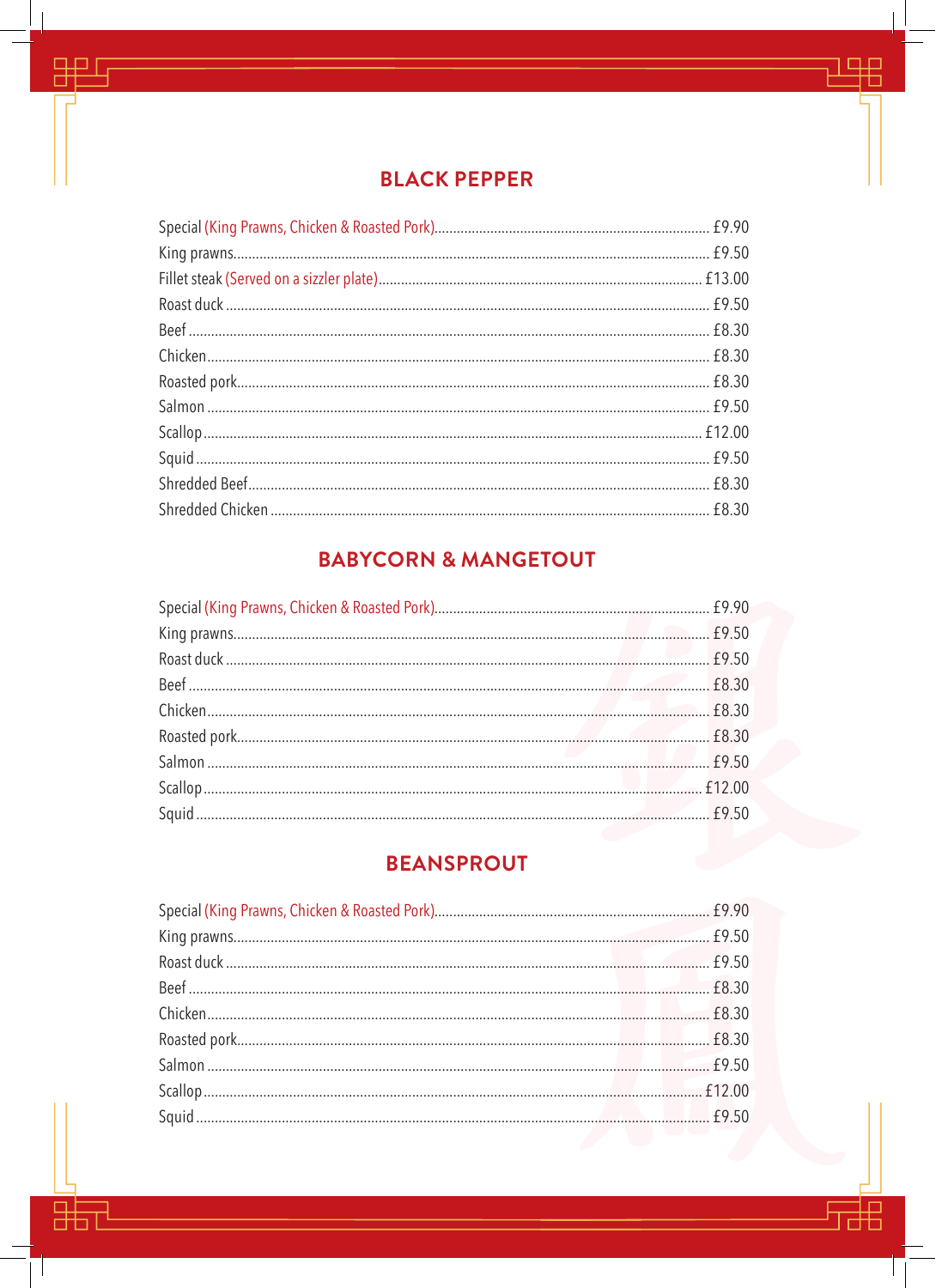## **SEASONAL VEGETABLES**

品

語

 $\overline{\phantom{a}}$ 

甲

器

 $\mathcal{L}$ 

### **FRIED RICE DISHES**

# **NOODLES/ CHOW MEIN**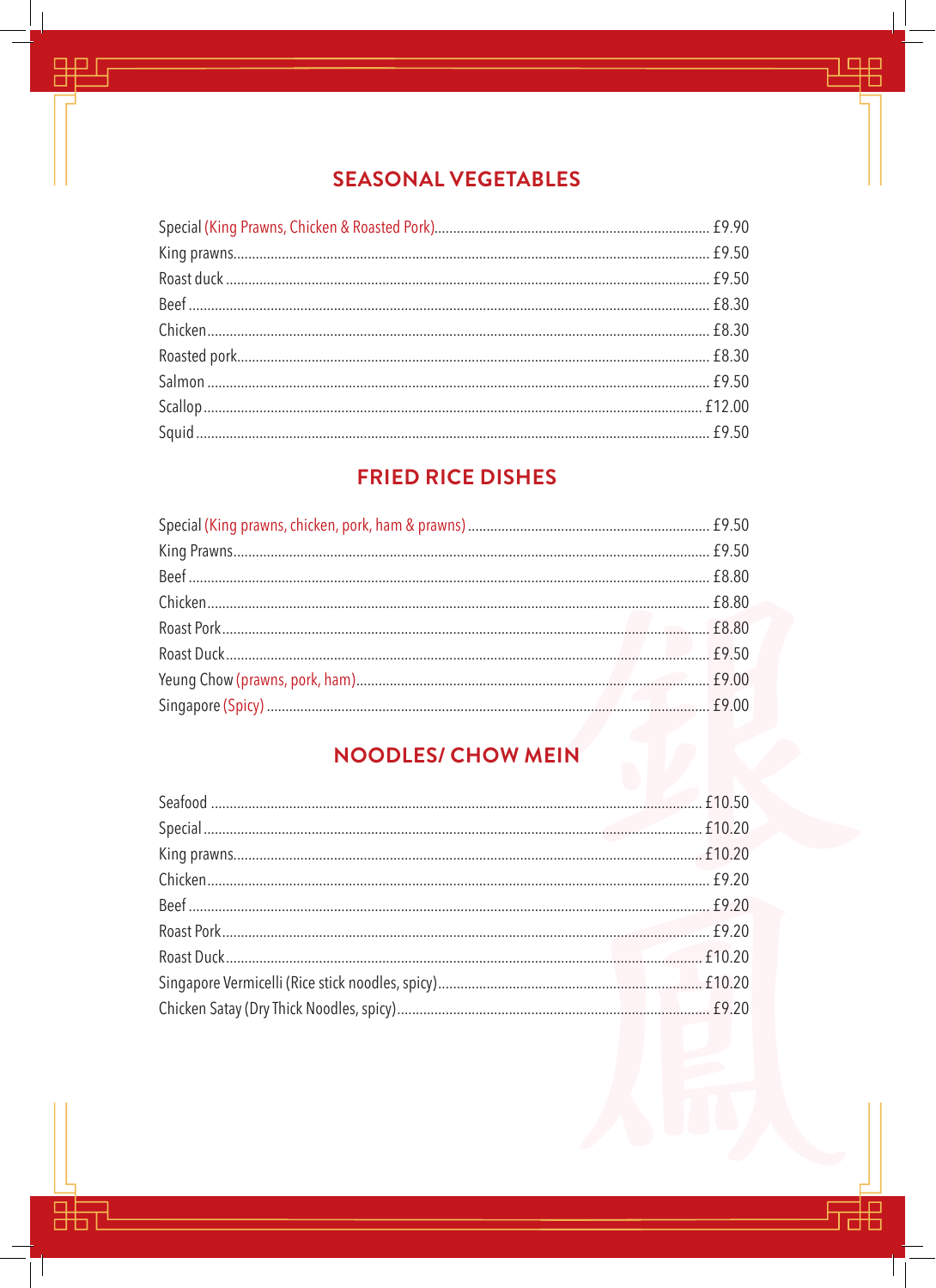### **ENGLISH DISHES**

半

需

 $\mathcal{L}$ 

甲

嘂

 $\Box$ 

| (Served with Chips & Peas) |  |
|----------------------------|--|
|                            |  |
|                            |  |
|                            |  |
|                            |  |
|                            |  |
|                            |  |

### **SIDE DISHES**

| f2.00 |
|-------|
|       |
|       |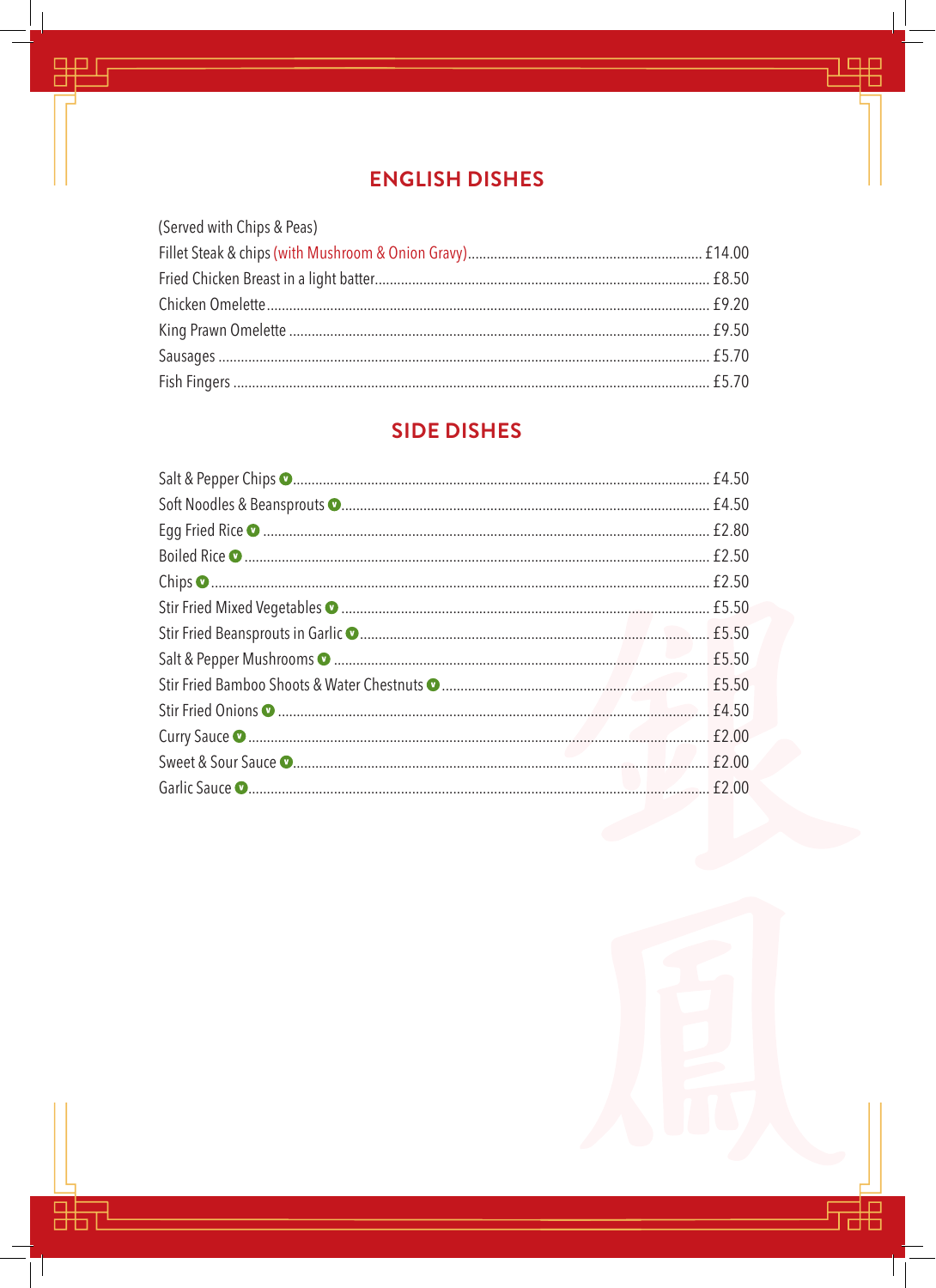### **VEGETARIAN DISHES**

里

語

 $\mathcal{L}$ 

甲

昍

 $\mathbb{R}$ 

### **SOUPS**

### **APPETISERS**

### **MAIN COURSE**

| Satay (sweet, nutty & spicy) |  |
|------------------------------|--|
| Cashew Nuts                  |  |
|                              |  |
|                              |  |
| Egg Foo Yung                 |  |
|                              |  |
|                              |  |
| Singapore Vermicelli (spicy) |  |
|                              |  |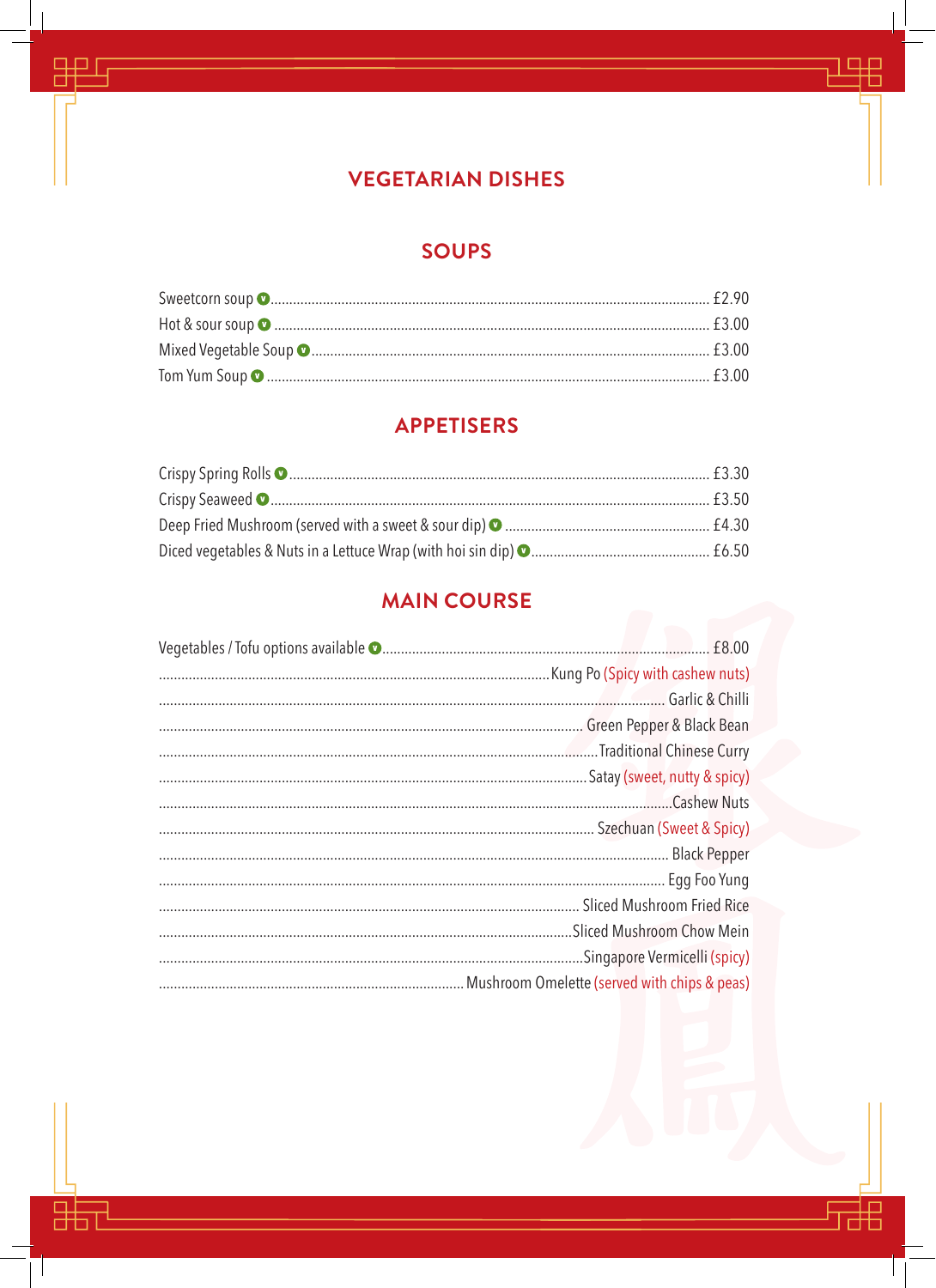# **BANQUETS**

#### **BANQUET A**

(Min.2 persons)...........................Per Person £21

#### **SOUP**

Chicken & sweetcorn soup Or Hot & Sour Soup Prawn Crackers

#### **APPETISERS**

BBQ Spare Ribs Sesame Prawn Toast Spring Rolls Crispy Seaweed  $\bullet$ 

#### **MAINS**

Beef with Green Pepper & Black Bean sauce Sweet & Sour Chicken Egg Fried Rice

For 3 Persons, all the above plus King Prawns with seasonal vegetables

For 4 Persons, all the above plus Roast Pork with Cashew nuts

For 5 Persons, all the above plus Roast Duck With Fresh Ginger & Spring Onions

#### **BANQUET B**

(Min.2 persons)...........................Per Person £22

#### **SOUP**

Chicken & sweetcorn soup Or Hot & Sour Soup Prawn Crackers

#### **APPETISERS**

Crispy Aromatic Duck Salt & Pepper Ribs

#### **MAINS**

Sweet & Sour Pork Beef Curry Yeung Chow Fried Rice

For 3 Persons, all the above plus Chicken Fillet with Honey & Lemon Sauce

For 4 Persons, all the above plus King Prawn with Cashew nuts

For 5 Persons, all the above plus Roast Pork with Szechuan Sauce